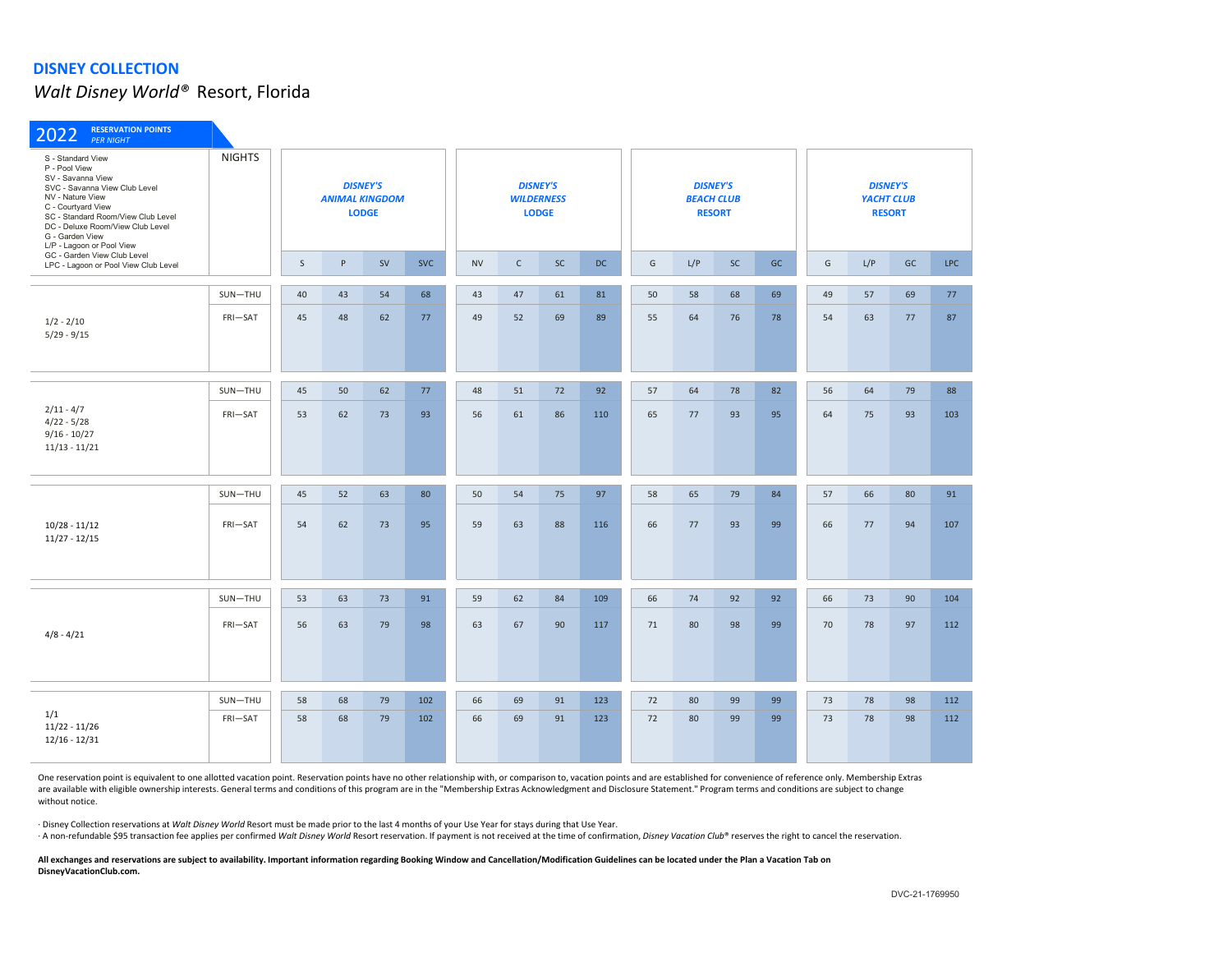*Walt Disney World®* Resort, Florida

| <b>RESERVATION POINTS</b><br>2022<br><b>PER NIGHT</b>                                                                                                                                                                                                                              |               |              |           |                                                   |           |    |                                                               |            |     |            |                                                         |                                                                      |    |             |            |
|------------------------------------------------------------------------------------------------------------------------------------------------------------------------------------------------------------------------------------------------------------------------------------|---------------|--------------|-----------|---------------------------------------------------|-----------|----|---------------------------------------------------------------|------------|-----|------------|---------------------------------------------------------|----------------------------------------------------------------------|----|-------------|------------|
| S - Standard View<br>W - Water View<br>SC - Standard Room/View Club Level<br>DC - Deluxe Room/View Club Level<br>L - Lagoon View<br>LPC - Lagoon or Pool View Club Level<br>MBC - Main Building Standard Room Club<br>Level<br>TL - Tower Lake View<br>TPV - Tower Theme Park View | <b>NIGHTS</b> |              |           | <b>DISNEY'S</b><br><b>BOARDWALK</b><br><b>INN</b> |           |    | <b>DISNEY'S</b><br><b>POLYNESIAN VILLAGE</b><br><b>RESORT</b> |            |     |            | <b>DISNEY'S</b><br><b>CONTEMPORARY</b><br><b>RESORT</b> | <b>DISNEY'S</b><br><b>GRAND FLORIDIAN</b><br><b>RESORT &amp; SPA</b> |    |             |            |
| ASC - Atrium Standard Room Club Level<br>APC - Atrium Theme Park View Club Level<br>G - Garden View                                                                                                                                                                                |               | $\mathsf{S}$ | ${\sf W}$ | <b>SC</b>                                         | <b>DC</b> | S  | $\mathsf L$                                                   | <b>LPC</b> | TL. | <b>TPV</b> | <b>ASC</b>                                              | <b>APC</b>                                                           | G  | $\mathsf L$ | <b>MBC</b> |
|                                                                                                                                                                                                                                                                                    | SUN-THU       | 48           | 62        | 72                                                | 87        | 55 | 70                                                            | 91         | 63  | 70         | 83                                                      | 89                                                                   | 64 | 65          | 101        |
| $1/2 - 2/10$<br>$5/29 - 9/15$                                                                                                                                                                                                                                                      | FRI-SAT       | 54           | 69        | 80                                                | 97        | 61 | 78                                                            | 101        | 69  | 77         | 92                                                      | 101                                                                  | 72 | 73          | 115        |
| $2/11 - 4/7$<br>$4/22 - 5/28$<br>$9/16 - 10/27$<br>$11/13 - 11/21$                                                                                                                                                                                                                 | SUN-THU       | 56           | 69        | 82                                                | 98        | 62 | 79                                                            | 103        | 69  | 76         | 90                                                      | 101                                                                  | 70 | 72          | 118        |
|                                                                                                                                                                                                                                                                                    | FRI-SAT       | 64           | 81        | 95                                                | 114       | 72 | 92                                                            | 120        | 80  | 90         | 107                                                     | 122                                                                  | 80 | 86          | 132        |
|                                                                                                                                                                                                                                                                                    | SUN-THU       | 57           | 71        | 84                                                | 100       | 65 | 81                                                            | 106        | 73  | 80         | 94                                                      | 104                                                                  | 72 | 73          | 121        |
| $10/28 - 11/12$<br>$11/27 - 12/15$                                                                                                                                                                                                                                                 | FRI-SAT       | 66           | 84        | 98                                                | 118       | 76 | 95                                                            | 125        | 84  | 92         | 110                                                     | 125                                                                  | 84 | 87          | 140        |
|                                                                                                                                                                                                                                                                                    | SUN-THU       | 67           | 83        | 97                                                | 116       | 69 | 94                                                            | 121        | 81  | 87         | 108                                                     | 119                                                                  | 83 | 89          | 143        |
| $4/8 - 4/21$                                                                                                                                                                                                                                                                       | FRI-SAT       | 72           | 89        | 104                                               | 125       | 74 | 101                                                           | 130        | 87  | 93         | 116                                                     | 128                                                                  | 89 | 96          | 154        |
|                                                                                                                                                                                                                                                                                    | SUN-THU       | 72           | 89        | 104                                               | 125       | 81 | 101                                                           | 130        | 87  | 95         | 116                                                     | 129                                                                  | 90 | 96          | 155        |
| 1/1<br>$11/22 - 11/26$<br>$12/16 - 12/31$                                                                                                                                                                                                                                          | FRI-SAT       | 72           | 89        | 104                                               | 125       | 81 | 101                                                           | 130        | 87  | 95         | 116                                                     | 129                                                                  | 90 | 96          | 155        |

One reservation point is equivalent to one allotted vacation point. Reservation points have no other relationship with, or comparison to, vacation points and are established for convenience of reference only. Membership Extras are available with eligible ownership interests. General terms and conditions of this program are in the "Membership Extras Acknowledgment and Disclosure Statement." Program terms and conditions are subject to change without notice.

· Disney Collection reservations at *Walt Disney World* Resort must be made prior to the last 4 months of your Use Year for stays during that Use Year.

· A non-refundable \$95 transaction fee applies per confirmed *Walt Disney World* Resort reservation. If payment is not received at the time of confirmation, *Disney Vacation Club*® reserves the right to cancel the reservation.

**All exchanges and reservations are subject to availability. Important information regarding Booking Window and Cancellation/Modification Guidelines can be located under the Plan a Vacation Tab on DisneyVacationClub.com.**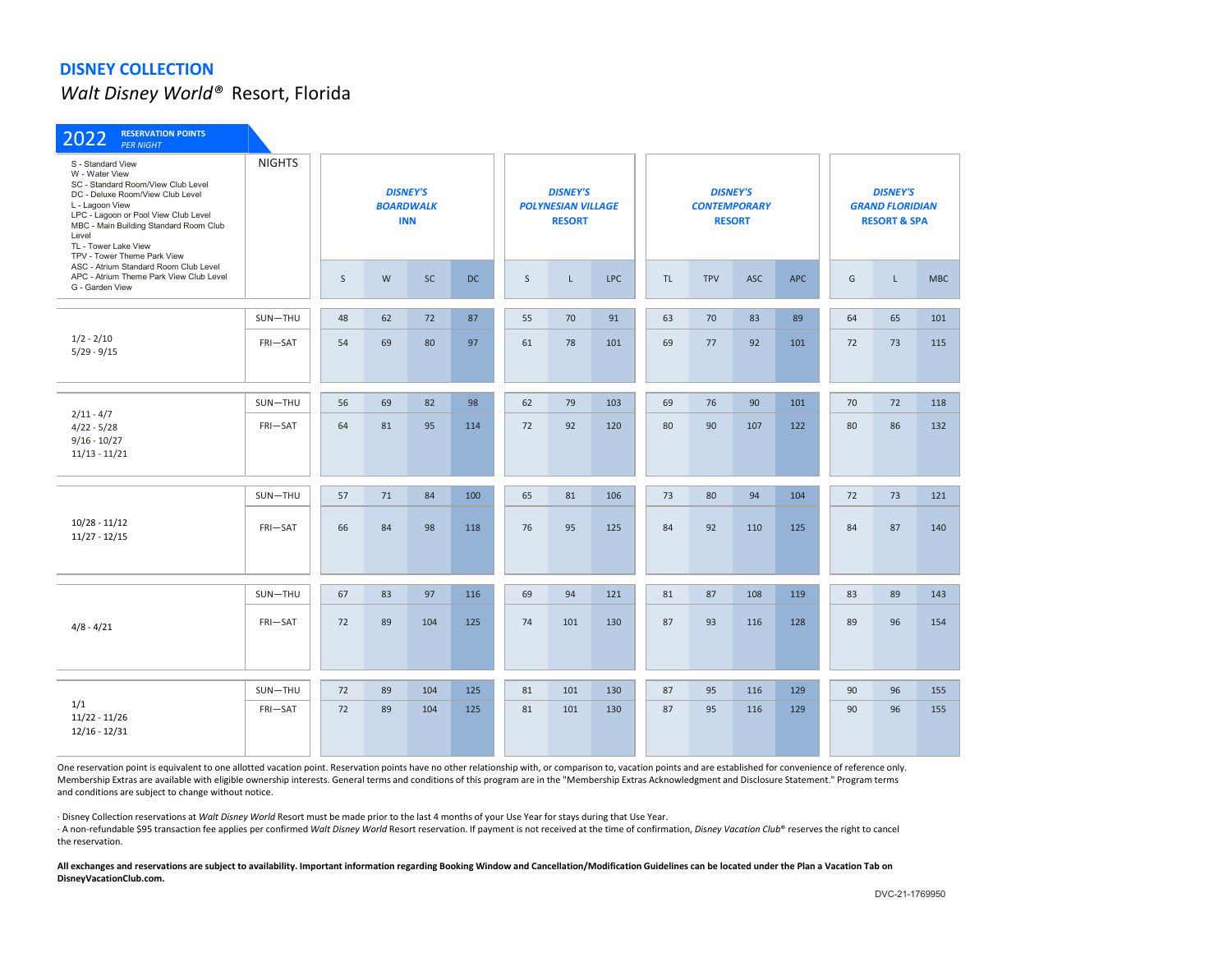*Walt Disney World®* Resort, Florida

| <b>RESERVATION POINTS</b><br>2022<br><b>PER NIGHT</b>                                                                                                                                                                                                                                                                                                                                                   |                                                                             |                 |     |              |            |                                                             |                 |    |              |                 |                                                                          |           |    |    |                                                                     |    |                 |              |              |                 |                 |    |    |                 |                 |           |
|---------------------------------------------------------------------------------------------------------------------------------------------------------------------------------------------------------------------------------------------------------------------------------------------------------------------------------------------------------------------------------------------------------|-----------------------------------------------------------------------------|-----------------|-----|--------------|------------|-------------------------------------------------------------|-----------------|----|--------------|-----------------|--------------------------------------------------------------------------|-----------|----|----|---------------------------------------------------------------------|----|-----------------|--------------|--------------|-----------------|-----------------|----|----|-----------------|-----------------|-----------|
| S - Standard View<br>W/P - Water or Pool View<br>K - King Room<br>PTS - Pirate Themed Standard View<br>PTW - Pirate Themed Water View<br>W - Water View<br>TS- Tower Standard View<br>TW - Tower Water View<br>TK - Tower King Bed<br>G - Garden View<br>R - River View<br>T - Woods<br>PV - Pool View<br>PR - Preferred Room<br>RS- Royal Guest Room Standard View<br>RT - Royal Guest Room Woods View | <b>NIGHTS</b><br><b>DISNEY'S</b><br><b>CARIBBEAN BEACH</b><br><b>RESORT</b> |                 |     |              |            | <b>DISNEY'S</b><br><b>CORONADO SPRINGS</b><br><b>RESORT</b> |                 |    |              |                 | <b>DISNEY'S</b><br><b>PORT ORLEANS RESORT -</b><br><b>FRENCH QUARTER</b> |           |    |    | <b>DISNEY'S</b><br><b>PORT ORLEANS RESORT -</b><br><b>RIVERSIDE</b> |    |                 |              |              |                 |                 |    |    |                 |                 |           |
| RR - Royal Guest Room River View                                                                                                                                                                                                                                                                                                                                                                        |                                                                             | $\mathsf{S}$    | W/P | $\mathsf{K}$ | <b>PTS</b> | PTW                                                         | S.              | W  | $\mathsf{K}$ | <b>TS</b>       | TW                                                                       | <b>TK</b> | S  | G  | R                                                                   | PV | K               | $\mathsf{S}$ | $\mathbf{T}$ | PV              | $\mathsf{K}$    | PR | R  | <b>RS</b>       | <b>RT</b>       | <b>RR</b> |
|                                                                                                                                                                                                                                                                                                                                                                                                         | SUN-THU                                                                     | 24              | 26  | 27           | 29         | 30 <sup>°</sup>                                             | 22              | 26 | 28           | 29              | 31                                                                       | 35        | 24 | 25 | 26                                                                  | 27 | 28              | 24           | 25           | 27              | 28              | 29 | 29 | 30 <sup>°</sup> | 32              | 31        |
| $1/2 - 2/10$<br>$4/24 - 9/8$                                                                                                                                                                                                                                                                                                                                                                            | FRI-SAT                                                                     | 28              | 30  | 31           | 33         | 33                                                          | 26              | 29 | 33           | 34              | 35                                                                       | 40        | 28 | 29 | 30                                                                  | 31 | 32              | 27           | 29           | 31              | 32              | 33 | 34 | 35              | 36              | 36        |
|                                                                                                                                                                                                                                                                                                                                                                                                         | SUN-THU                                                                     | 27              | 28  | 29           | 30         | 31                                                          | 24              | 28 | 31           | 32              | 34                                                                       | 39        | 26 | 28 | 29                                                                  | 29 | 31              | 26           | 27           | 28              | 30 <sup>°</sup> | 31 | 31 | 32              | 33              | 34        |
| $9/9 - 11/18$<br>$11/26 - 12/8$                                                                                                                                                                                                                                                                                                                                                                         | FRI-SAT                                                                     | 30 <sup>°</sup> | 33  | 34           | 35         | 36                                                          | 29              | 32 | 36           | 39              | 35                                                                       | 45        | 30 | 32 | 33                                                                  | 34 | 35              | 30           | 32           | 33              | 34              | 35 | 36 | 37              | 38              | 38        |
|                                                                                                                                                                                                                                                                                                                                                                                                         | SUN-THU                                                                     | 27              | 28  | 29           | 31         | 32                                                          | 25              | 29 | 31           | 33 <sup>°</sup> | 35                                                                       | 39        | 27 | 28 | 29                                                                  | 30 | 32 <sup>2</sup> | 27           | 28           | 29              | 31              | 32 | 32 | 32              | 33 <sup>2</sup> | 34        |
| $2/28 - 4/7$                                                                                                                                                                                                                                                                                                                                                                                            | FRI-SAT                                                                     | 31              | 34  | 35           | 35         | 37                                                          | 29              | 32 | 37           | 39              | 36                                                                       | 46        | 32 | 33 | 34                                                                  | 34 | 35              | 32           | 33           | 33              | 36              | 37 | 37 | 37              | 39              | 39        |
|                                                                                                                                                                                                                                                                                                                                                                                                         | SUN-THU                                                                     | 28              | 30  | 31           | 32         | 33                                                          | 26              | 30 | 32           | 35              | 35                                                                       | 41        | 28 | 29 | 30 <sup>°</sup>                                                     | 31 | 33              | 28           | 29           | 30 <sup>°</sup> | 32              | 33 | 33 | 34              | 34              | 35        |
| $2/11 - 2/27$<br>$11/19 - 11/25$<br>$12/9 - 12/15$                                                                                                                                                                                                                                                                                                                                                      | FRI-SAT                                                                     | 32              | 34  | 35           | 36         | 37                                                          | 30 <sup>2</sup> | 33 | 37           | 40              | 38                                                                       | 46        | 32 | 33 | 34                                                                  | 35 | 36              | 32           | 33           | 34              | 36              | 37 | 37 | 38              | 39              | 39        |
|                                                                                                                                                                                                                                                                                                                                                                                                         | SUN-THU                                                                     | 33              | 35  | 36           | 36         | 37                                                          | 31              | 34 | 37           | 41              | 41                                                                       | 46        | 33 | 34 | 35                                                                  | 36 | 37              | 33           | 34           | 34              | 36              | 37 | 37 | 38              | 39              | 40        |
| 1/1<br>$4/8 - 4/23$<br>$12/16 - 12/31$                                                                                                                                                                                                                                                                                                                                                                  | FRI-SAT                                                                     | 33              | 36  | 36           | 36         | 37                                                          | 31              | 34 | 37           | 41              | 41                                                                       | 46        | 33 | 34 | 35                                                                  | 36 | 37              | 33           | 34           | 34              | 36              | 37 | 37 | 38              | 39              | 40        |

One reservation point is equivalent to one allotted vacation point. Reservation points have no other relationship with, or comparison to, vacation points and are established for convenience of reference only. Membership Ex program are in the "Membership Extras Acknowledgment and Disclosure Statement." Program terms and conditions are subject to change without notice.

· Disney Collection reservations at *Walt Disney World* Resort must be made prior to the last 4 months of your Use Year for stays during that Use Year.

A non-refundable \$95 transaction fee applies per confirmed Walt Disney World Resort reservation. If payment is not received at the time of confirmation, Disney Vacation Club® reserves the right to cancel the reservation.

All exchanges and reservations are subject to availability. Important information regarding Booking Window and Cancellation/Modification Guidelines can be located under the Plan a Vacation Tab on DisneyVacationClub.com.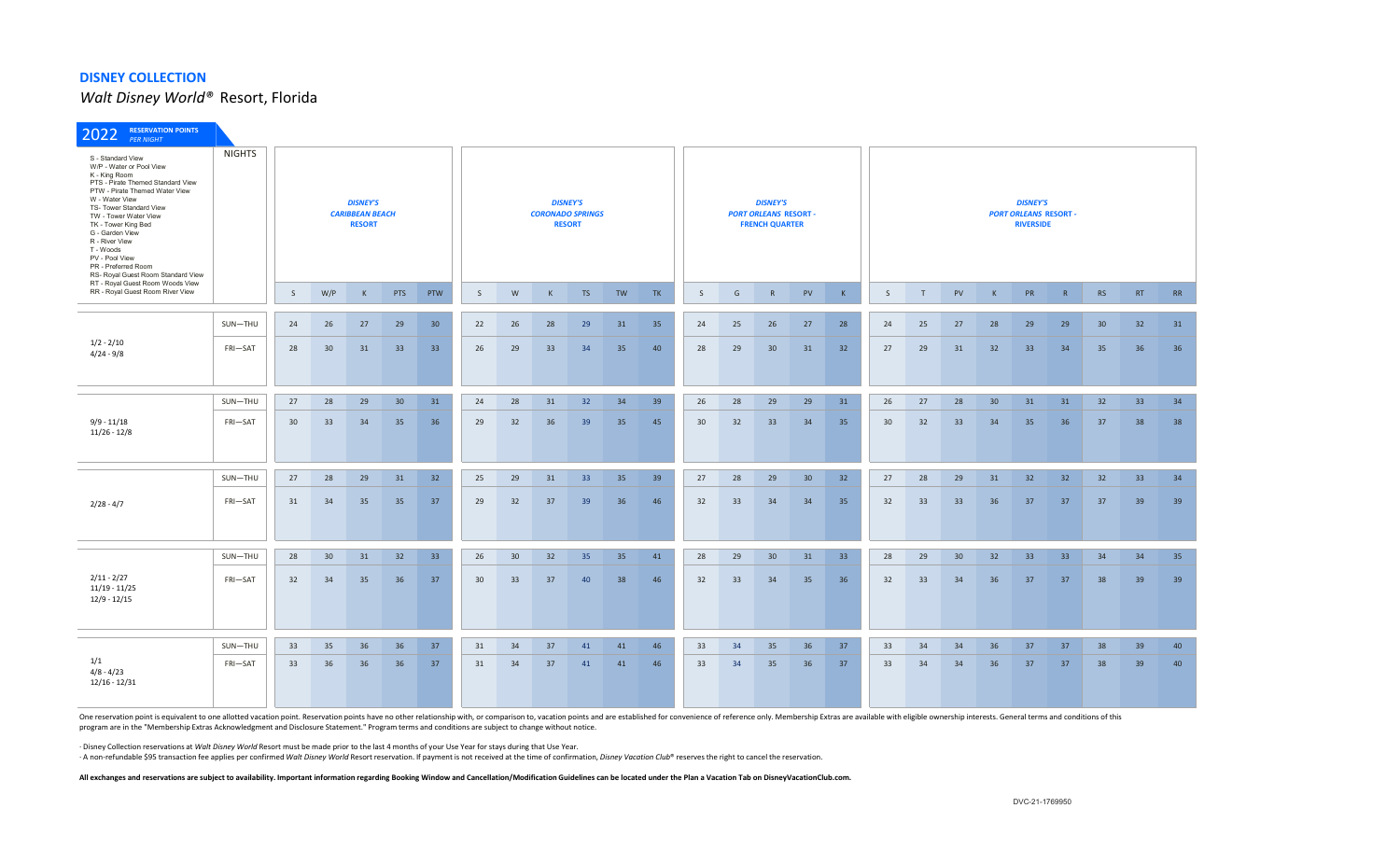# *Walt Disney World®* Resort, Florida

| <b>RESERVATION POINTS</b><br>2022<br><b>PER NIGHT</b>                          |               |    |                                                                   |           | 2022                                                        | <b>RESERVATION POINTS</b><br><b>PER NIGHT</b> |               |                                                                   |
|--------------------------------------------------------------------------------|---------------|----|-------------------------------------------------------------------|-----------|-------------------------------------------------------------|-----------------------------------------------|---------------|-------------------------------------------------------------------|
| FC - Full Hook Up Campsite<br>PC - Preferred Campsite<br>PR - Premium Campsite | <b>NIGHTS</b> |    | <b>DISNEY'S FORT WILDERNESS</b><br><b>RESORT &amp; CAMPGROUND</b> |           | WC - Wilderness Cabin                                       |                                               | <b>NIGHTS</b> | <b>DISNEY'S FORT WILDERNESS</b><br><b>RESORT &amp; CAMPGROUND</b> |
|                                                                                |               | FC | PC                                                                | <b>PR</b> |                                                             |                                               |               | <b>WC</b>                                                         |
|                                                                                | SUN-THU       | 10 | 11                                                                | 12        |                                                             |                                               | SUN-THU       | 35                                                                |
| $1/6 - 1/22$<br>$8/7 - 11/17$<br>$11/27 - 12/1$                                | FRI-SAT       | 11 | 12                                                                | 13        | $1/2 - 1/5$<br>$1/9 - 2/9$<br>$7/5 - 9/1$                   |                                               | FRI-SAT       | 42                                                                |
|                                                                                | SUN-THU       | 12 | 14                                                                | 15        |                                                             |                                               | SUN-THU       | 40                                                                |
| $5/30 - 6/30$<br>$7/10 - 8/6$<br>$11/18 - 11/26$                               | FRI-SAT       | 13 | 15                                                                | 16        | $4/24 - 5/26$                                               |                                               | FRI-SAT       | 46                                                                |
|                                                                                | SUN-THU       | 12 | 15                                                                | 15        |                                                             |                                               | $SUM-THU$     | 41                                                                |
| $1/23 - 2/26$<br>$4/24 - 5/29$                                                 | FRI-SAT       | 14 | 16                                                                | 17        | $1/6 - 1/8$<br>$2/20 - 3/3$<br>$5/27 - 7/4$<br>$9/2 - 12/8$ |                                               | FRI-SAT       | 48                                                                |
|                                                                                | SUN-THU       | 16 | 17                                                                | 18        |                                                             |                                               | SUN-THU       | 47                                                                |
| $1/1 - 1/5$<br>$2/27 - 3/3$<br>$7/1 - 7/9$<br>$12/11 - 12/15$                  | FRI-SAT       | 16 | 17                                                                | 18        | $2/10 - 2/19$<br>$3/4 - 4/7$                                |                                               | FRI-SAT       | 52                                                                |
|                                                                                | SUN-THU       | 17 | 19                                                                | 20        |                                                             |                                               | SUN-THU       | 55                                                                |
| $3/4 - 4/23$<br>$12/2 - 12/10$<br>$12/16 - 12/31$                              | FRI-SAT       | 18 | 19                                                                | 20        | 1/1<br>$4/8 - 4/23$<br>$12/9 - 12/31$                       |                                               | FRI-SAT       | 59                                                                |

One reservation point is equivalent to one allotted vacation point. Reservation points have no other relationship with, or comparison to, vacation points and are established for convenience of reference only. Membership Extras are available with eligible ownership interests. General terms and conditions of this program are in the "Membership Extras Acknowledgment and Disclosure Statement." Program terms and conditions are subject to change without notice.

· Disney Collection reservations at *Walt Disney World* Resort must be made prior to the last 4 months of your Use Year for stays during that Use Year. · A non-refundable \$95 transaction fee applies per confirmed *Walt Disney World* Resort reservation. If payment is not received at the time of confirmation, *Disney Vacation Club*® reserves the right to cancel the reservation.

**All exchanges and reservations are subject to availability. Important information regarding Booking Window and Cancellation/Modification Guidelines can be located under the Plan a Vacation Tab on DisneyVacationClub.com.**

DVC-21-1769950